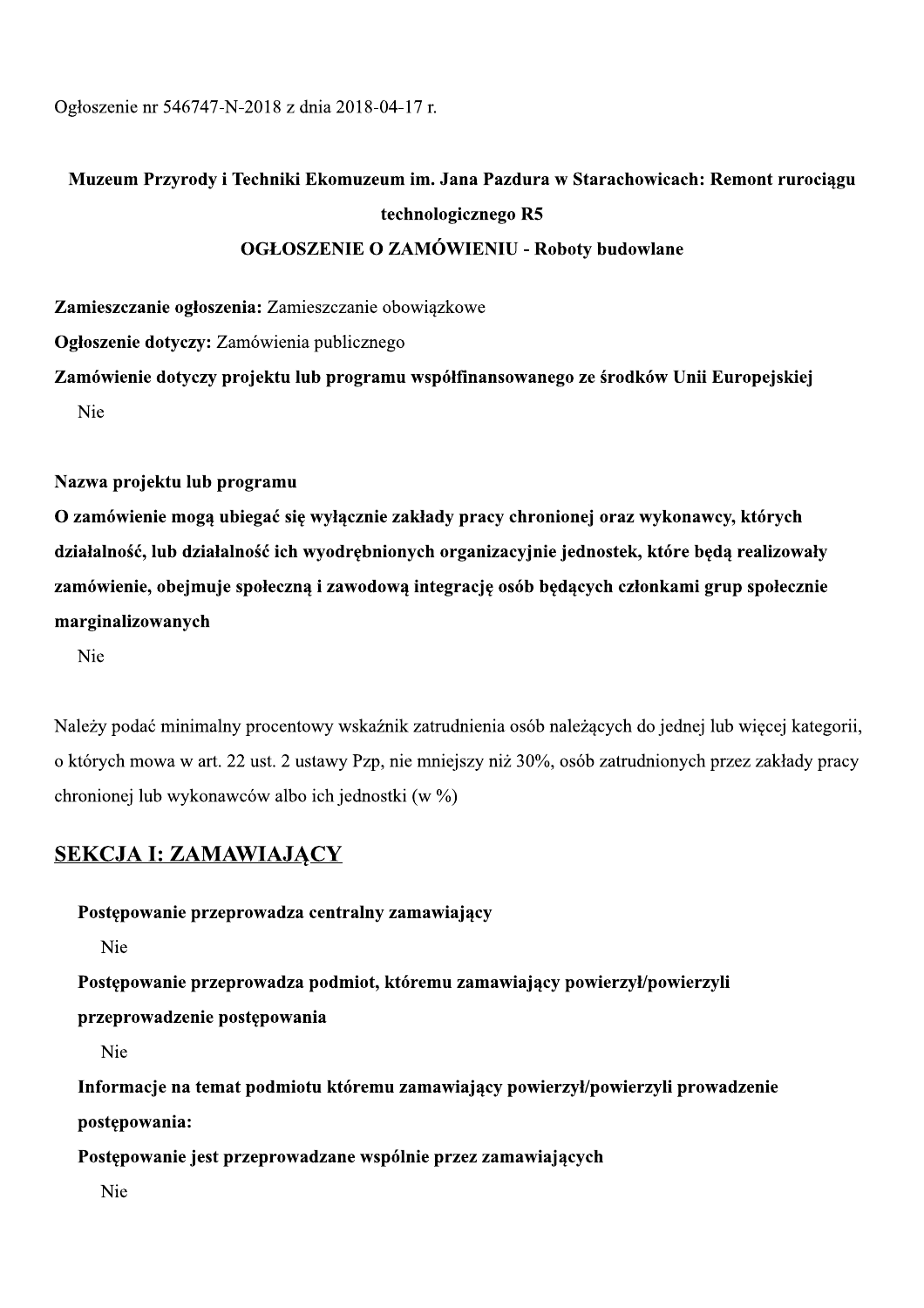Jeżeli tak, należy wymienić zamawiających, którzy wspólnie przeprowadzają postępowanie oraz podać adresy ich siedzib, krajowe numery identyfikacyjne oraz osoby do kontaktów wraz z danymi do kontaktów:

# Postępowanie jest przeprowadzane wspólnie z zamawiającymi z innych państw członkowskich Unii Europejskiej

Nie

W przypadku przeprowadzania postępowania wspólnie z zamawiającymi z innych państw członkowskich Unii Europejskiej – mające zastosowanie krajowe prawo zamówień publicznych: Informacje dodatkowe:

I. 1) NAZWA I ADRES: Muzeum Przyrody i Techniki Ekomuzeum im. Jana Pazdura w Starachowicach, krajowy numer identyfikacyjny 29265028900000, ul. ul. Wielkopiecowa 1, 27200 Starachowice, woj. świętokrzyskie, państwo Polska, tel. 412 754 083, e-mail mpt@ekomuzeum.pl, faks 412 754 083. Adres strony internetowej (URL): https://www.e-bip.org.pl/ekomuzeum/6710

Adres profilu nabywcy:

Adres strony internetowej pod którym można uzyskać dostęp do narzędzi i urządzeń lub formatów plików, które nie są ogólnie dostępne

## I. 2) RODZAJ ZAMAWIAJĄCEGO: Inny (proszę określić):

samorządowa instytucja kultury

## I.3) WSPÓLNE UDZIELANIE ZAMÓWIENIA (jeżeli dotyczy):

Podział obowiązków między zamawiającymi w przypadku wspólnego przeprowadzania postępowania, w tym w przypadku wspólnego przeprowadzania postępowania z zamawiającymi z innych państw członkowskich Unii Europejskiej (który z zamawiających jest odpowiedzialny za przeprowadzenie postępowania, czy i w jakim zakresie za przeprowadzenie postępowania odpowiadają pozostali zamawiający, czy zamówienie będzie udzielane przez każdego z zamawiających indywidualnie, czy zamówienie zostanie udzielone w imieniu i na rzecz pozostałych zamawiających):

## **I.4) KOMUNIKACJA:**

Nieograniczony, pełny i bezpośredni dostęp do dokumentów z postępowania można uzyskać pod adresem (URL)

Nie

Adres strony internetowej, na której zamieszczona będzie specyfikacja istotnych warunków zamówienia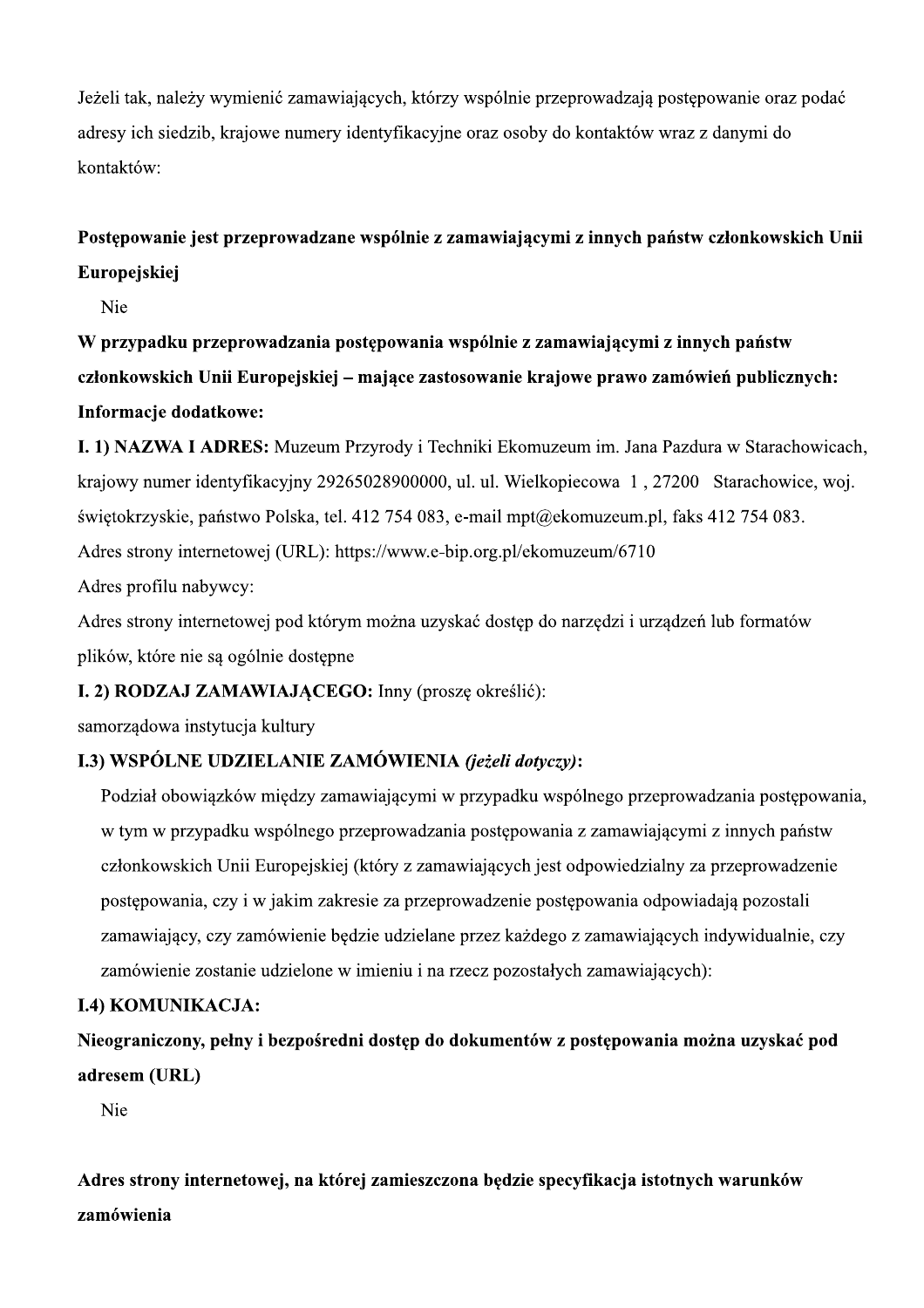Tak https://www.e-bip.org.pl/ekomuzeum/6710

Dostęp do dokumentów z postępowania jest ograniczony - więcej informacji można uzyskać pod adresem

Nie

## Oferty lub wnioski o dopuszczenie do udziału w postępowaniu należy przesyłać:

## Elektronicznie

Nie

adres

Dopuszczone jest przesłanie ofert lub wniosków o dopuszczenie do udziału w postępowaniu w inny sposób:

Nie

Inny sposób:

Wymagane jest przesłanie ofert lub wniosków o dopuszczenie do udziału w postępowaniu w inny sposób:

Nie

Inny sposób:

Adres:

Komunikacja elektroniczna wymaga korzystania z narzędzi i urządzeń lub formatów plików, które

## nie są ogólnie dostępne

Nie

Nieograniczony, pełny, bezpośredni i bezpłatny dostęp do tych narzędzi można uzyskać pod adresem:  $(URL)$ 

# SEKCJA II: PRZEDMIOT ZAMÓWIENIA

II.1) Nazwa nadana zamówieniu przez zamawiającego: Remont rurociągu technologicznego R5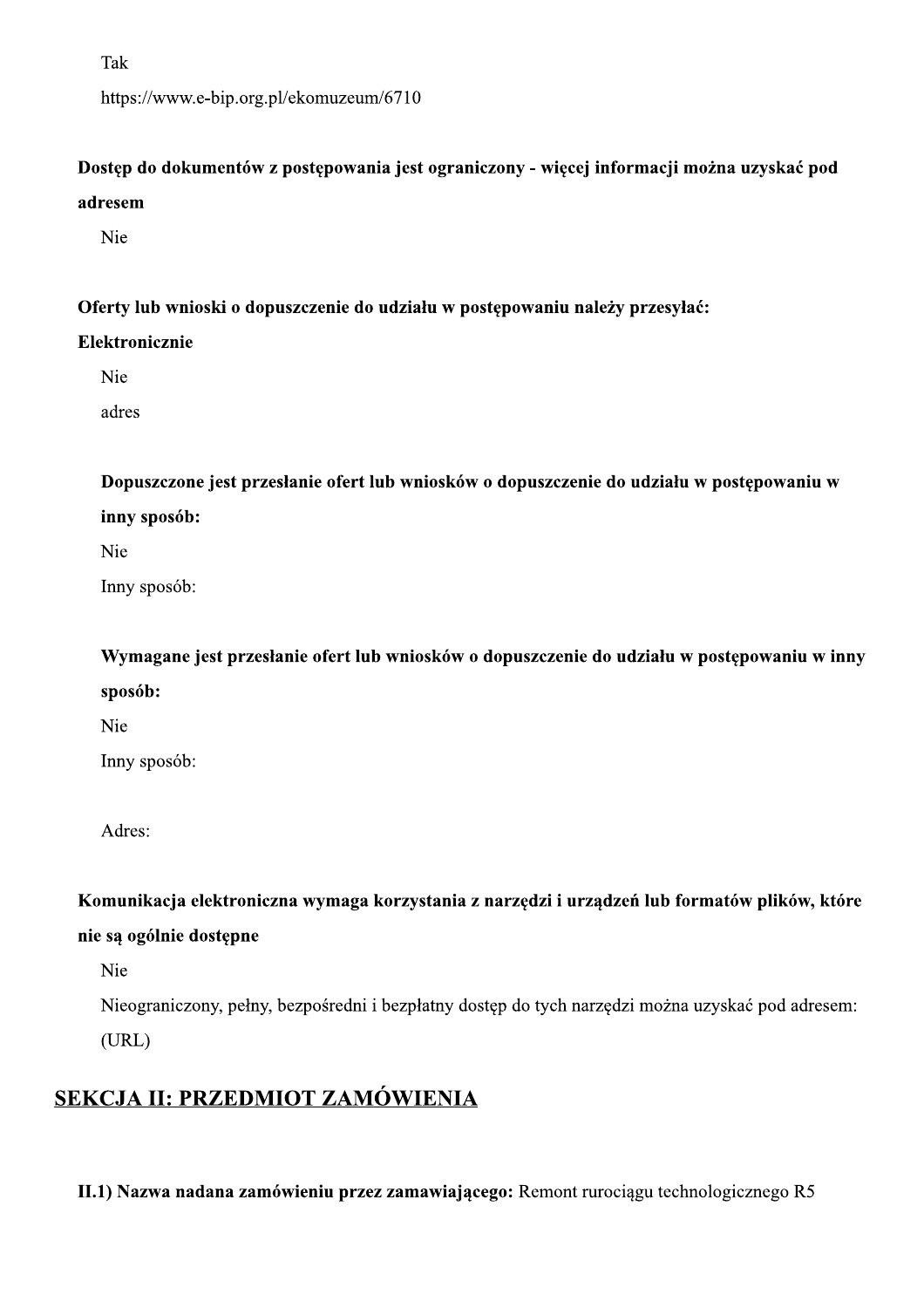## Numer referencyjny: A.26.6.2018

# Przed wszczęciem postępowania o udzielenie zamówienia przeprowadzono dialog techniczny

Nie

II.2) Rodzaj zamówienia: Roboty budowlane

## II.3) Informacja o możliwości składania ofert częściowych

Zamówienie podzielone jest na części:

Nie

Oferty lub wnioski o dopuszczenie do udziału w postępowaniu można składać w odniesieniu do:

Zamawiający zastrzega sobie prawo do udzielenia łącznie następujących części lub grup części:

Maksymalna liczba części zamówienia, na które może zostać udzielone zamówienie jednemu wykonawcy:

II.4) Krótki opis przedmiotu zamówienia (wielkość, zakres, rodzaj i ilość dostaw, usług lub robót budowlanych lub określenie zapotrzebowania i wymagań) a w przypadku partnerstwa innowacyjnego - określenie zapotrzebowania na innowacyjny produkt, usługę lub roboty budowlane: Zamówienie polega na naprawie i konserwacji rurociągu stanowiącego element ciągu technologicznego zabytkowego wielkiego pieca w Starachowicach (adres: Muzeum Przyrody i Techniki w Starachowicach, ul. Wielkopiecowa 1, 27-200 Starachowice, obręb 02, dz.nr ew. 1146/2), wpisanego do rejestru zabytków pod nr A.823/1-17. Zamówienie obejmuje w szczególności: czyszczenie z ognisk korozji, wymianę zniszczonych elementów nienadających się do naprawy z uwagi na stopień naturalnego zniszczenia, zabezpieczenie przed dalszą korozją, gruntowanie oraz malowanie kolorem RAL 7015.

# II.5) Główny kod CPV: 45453000-7 **Dodatkowe kody CPV:**

| Kod CPV    |
|------------|
| 45212313-3 |
| 45110000-1 |
| 45442100-8 |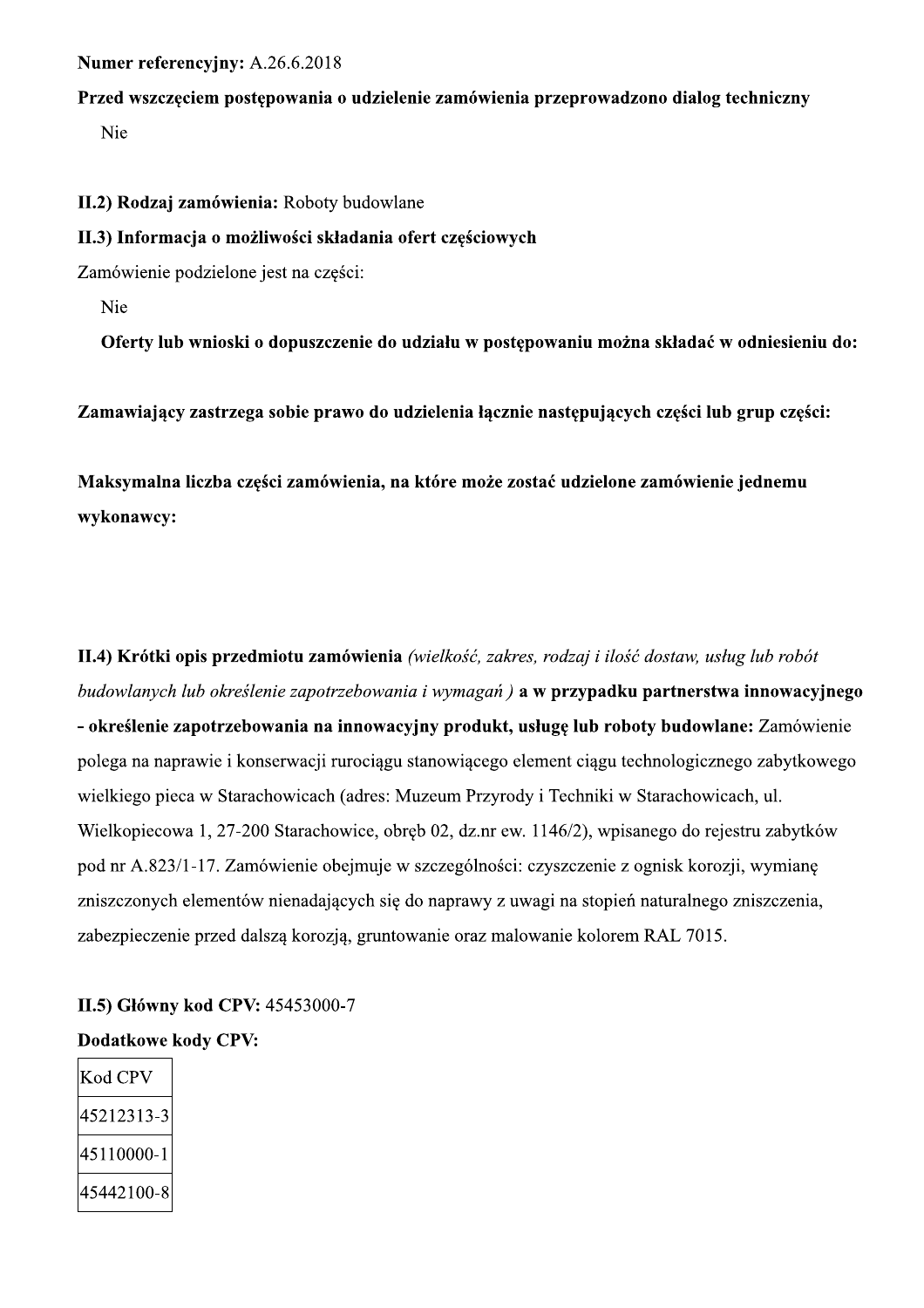11.6) Całkowita wartos **II.6) Calkowita wartość zamówienia** *(jeżeli zamawiający podaje informacje o wartości zamówienia)*:<br>Wartość bez VAT:<br>Waluta:<br>(w przypadku umów ramowych lub dynamicznego systemu zakupów – szacunkowa całkowita<br>maksymalna wa

11.6) Calkowita wartość zamówienia (jeżeli zamawiający podaje informacje o wartości zamówienia):<br>
Waluta:<br>
Waluta:<br>
(w przypadku umów ramowych lub dynamicznego systemu zakupów – szacunkowa całkowita<br>
maksymalna wartość w c

# 11.7) Czy przewiduje się udzielenie zamowien, o ktorych mowa w art. 67 ust. 1 pkt 6 i 7 lub w art. **134 ust. 6 pkt 3 ustawy Pzp:** 1ak

Określenie przedmiotu, wielkości lub zakresu oraz warunków na jakich zostaną udzielone zamówienia, o których mowa w art. 67 ust. 1 pkt 6 lub w art. 134 ust. 6 pkt 3 ustawy Pzp: 5.1. Zamawiający przewiduje udzielenie zamówień, o których mowa w art. 67 ust. 1 pkt. 6). Ustawy Pzp dotychczasowemu wykonawcy polegających na powtórzeniu określonych w opisie przedmiotu zamówienia podobnych robót budowlanych, stanowiących nie więcej niż 25 % wartości zamówienia podstawowego.

11.8) Okres, w którym realizowane będzie zamówienie lub okres, na który została zawarta umowa ramowa lub okres, na ktory został ustanowiony dynamiczny system zakupow:

miesiacach:  $lub$  dniach:

 $luh$ 

# data rozpoczęcia: *Wb* zakonczenia:

| Okres w miesiącach Okres w dniach Data rozpoczęcia Data zakończenia |    |  |
|---------------------------------------------------------------------|----|--|
|                                                                     | 60 |  |

# II.9) Intormacje dodatkowe:

# SEKCJA III: INFORMACJE O CHARAKTERZE PRAWNYM, EKONOMICZNYM, FINANSOWYM I TECHNICZNYM

# III.I) WARUNKI UDZIAŁU W POSTĘPOWANIU

III.I.I) Kompetencje lub uprawnienia do prowadzenia okreslonej działalności zawodowej, o ile

# wynika to z odrębnych przepisow

Określenie warunków:

Informacje dodatkowe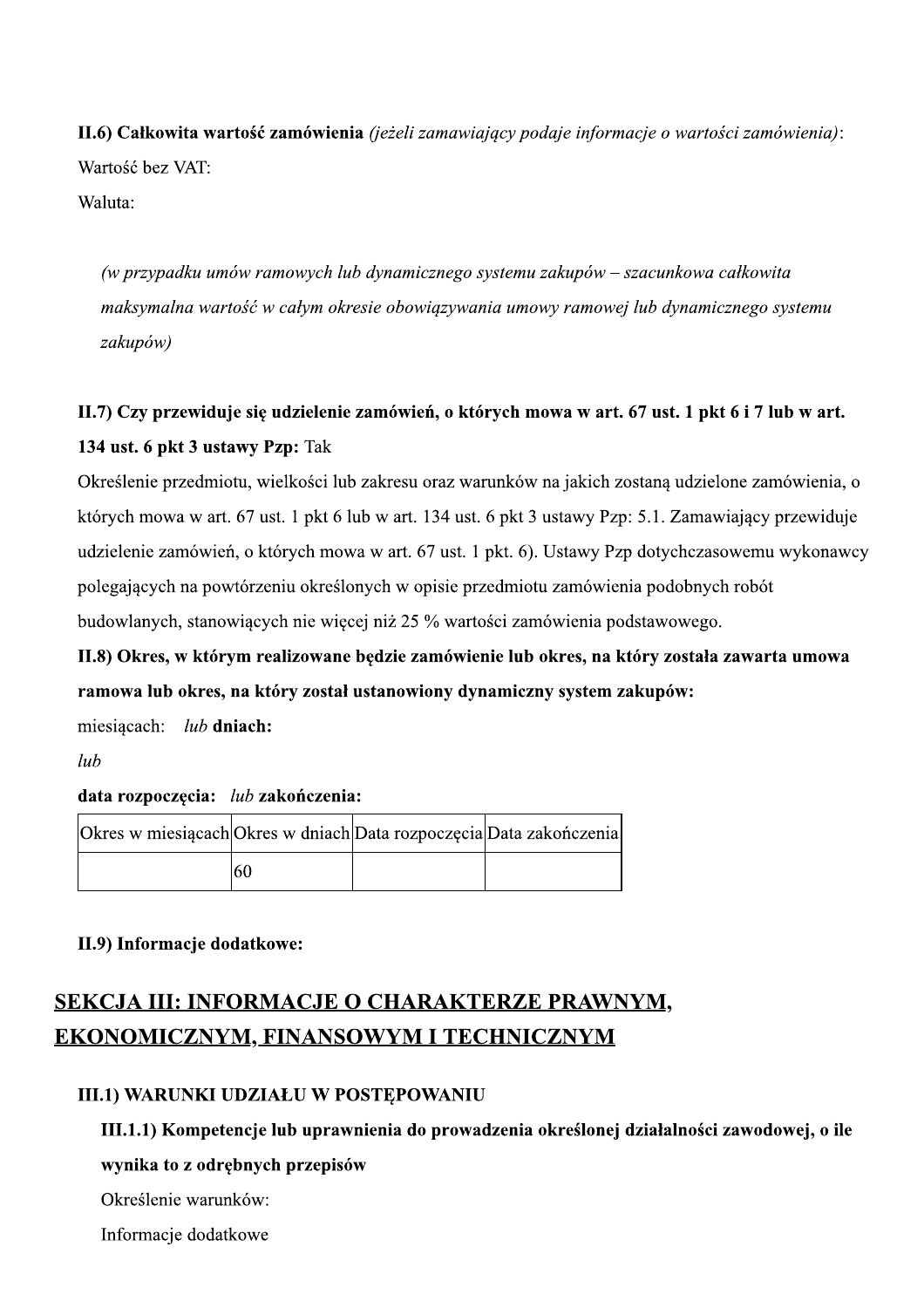## III.1.2) Sytuacja finansowa lub ekonomiczna

Określenie warunków:

Informacje dodatkowe

## III.1.3) Zdolność techniczna lub zawodowa

Określenie warunków: O udzielenie zamówienia mogą ubiegać się Wykonawcy, którzy dysponują lub beda dysponować osoba posiadająca: - uprawnienia do kierowania robotami budowlanymi w specjalności konstrukcyjno-budowlanej bez ograniczeń - aktualny wpis na listę członków właściwej izby samorządu zawodowego, - co najmniej 18 miesięcy praktyki przy robotach budowlanych prowadzonych przy zabytkach nieruchomych wpisanych do rejestru lub inwentarza muzeum będącego instytucją kultury

Zamawiający wymaga od wykonawców wskazania w ofercie lub we wniosku o dopuszczenie do udziału w postępowaniu imion i nazwisk osób wykonujących czynności przy realizacji zamówienia wraz z informacją o kwalifikacjach zawodowych lub doświadczeniu tych osób: Nie Informacje dodatkowe:

## **III.2) PODSTAWY WYKLUCZENIA**

## III.2.1) Podstawy wykluczenia określone w art. 24 ust. 1 ustawy Pzp

III.2.2) Zamawiający przewiduje wykluczenie wykonawcy na podstawie art. 24 ust. 5 ustawy Pzp Nie Zamawiający przewiduje następujące fakultatywne podstawy wykluczenia:

# III.3) WYKAZ OŚWIADCZEŃ SKŁADANYCH PRZEZ WYKONAWCE W CELU WSTEPNEGO POTWIERDZENIA, ŻE NIE PODLEGA ON WYKLUCZENIU ORAZ SPEŁNIA WARUNKI UDZIAŁU W POSTĘPOWANIU ORAZ SPEŁNIA KRYTERIA SELEKCJI

Oświadczenie o niepodleganiu wykluczeniu oraz spełnianiu warunków udziału w postępowaniu Tak

Oświadczenie o spełnianiu kryteriów selekcji

Nie

III.4) WYKAZ OŚWIADCZEŃ LUB DOKUMENTÓW, SKŁADANYCH PRZEZ WYKONAWCE W POSTEPOWANIU NA WEZWANIE ZAMAWIAJACEGO W CELU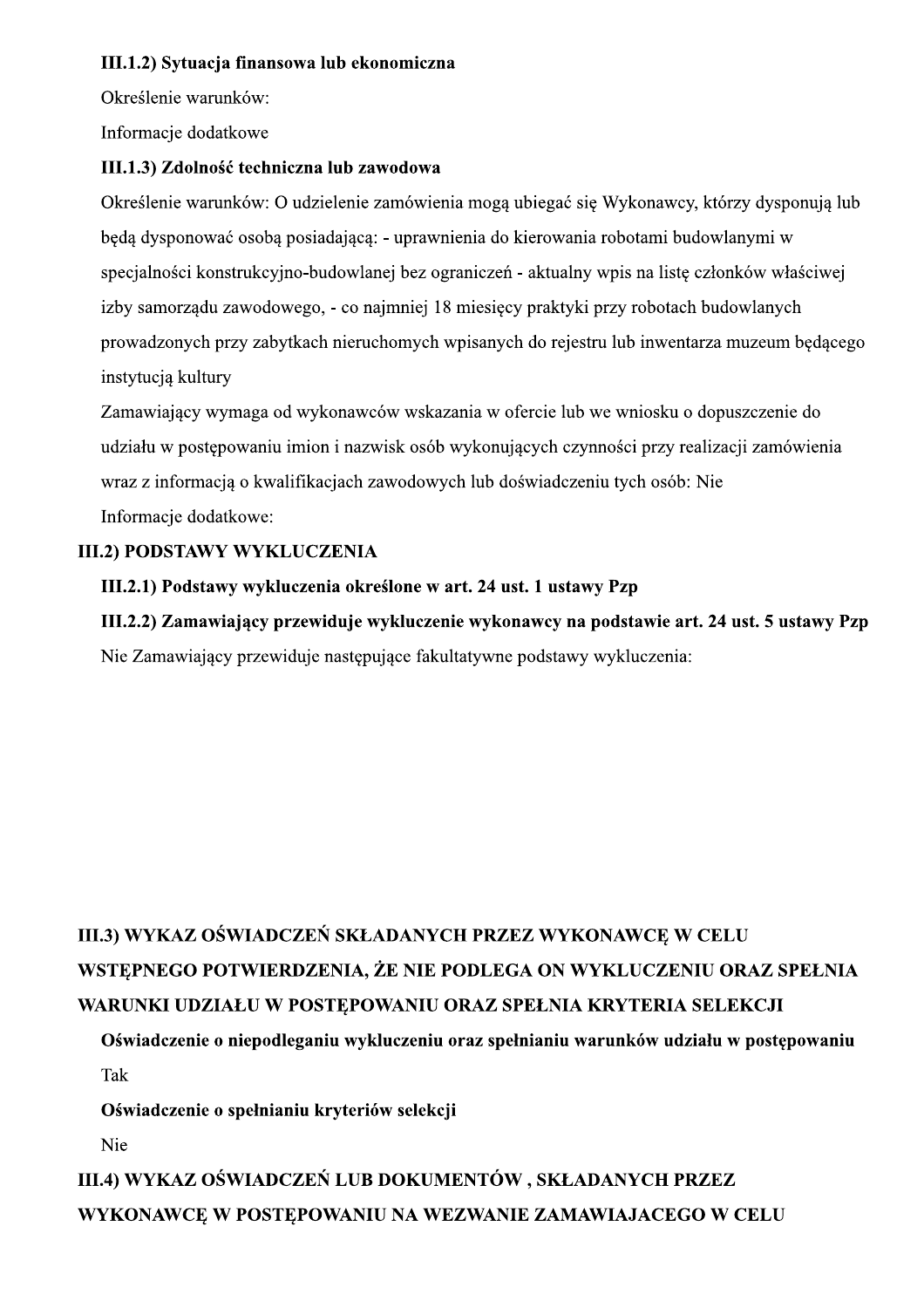# POTWIERDZENIA OKOLICZNOSCI, O KTORYCH MOWA W ART. 25 UST. I PKT 3 USTAWY PZP:

III.5) WYKAZ OSWIADCZEN LUB DOKUMENTOW SKŁADANYCH PRZEZ WYKONAWCĘ W POSTĘPOWANIU NA WEZWANIE ZAMAWIAJACEGO W CELU POTWIERDZENIA OKOLICZNOŚCI, O KTORYCH MOWA W ART. 25 UST. I PKT I USTAWY PZP III.5.I) W ZAKRESIE SPEŁNIANIA WARUNKOW UDZIAŁU W POSTĘPOWANIU:

III.5.2) W ZAKRESIE KRYTERIOW SELEKCJI:

III.6) WYKAZ OSWIADCZEN LUB DOKUMENTOW SKŁADANYCH PRZEZ WYKONAWCĘ W POSTĘPOWANIU NA WEZWANIE ZAMAWIAJACEGO W CELU POTWIERDZENIA OKOLICZNOŚCI, O KTORYCH MOWA W ART. 25 UST. I PKT 2 USTAWY PZP III.7) INNE DOKUMENTY NIE WYMIENIONE W pkt III.3) - III.6) III.5.2) W ZAKRESIE KRYTERIÓW SELEKCJI:<br>III.6) WYKAZ OŚWIADCZEŃ LUB DOKUMENTÓW SKŁADANYCH PR<br>W POSTĘPOWANIU NA WEZWANIE ZAMAWIAJACEGO W CELU POT<br>OKOLICZNOŚCI, O KTÓRYCH MOWA W ART. 25 UST. 1 PKT 2 USTAV<br>III.7) INNE DOKUMEN

## **SEKCJA IV: PROCEDURA**

## $IV.1)$  OPIS

IV.I.I) Tryb udzielenia zamówienia: Przetarg nieograniczony

## IV.1.2) Zamawiający żąda wniesienia wadium:

Nie

Informacja na temat wadium

# IV.1.1) Tryb udzielenia zamówienia: Przetarg nieograniczony<br>
IV.1.2) Zamawiający żąda wniesienia wadium:<br>
Nie<br>
Informacja na temat wadium<br>
IV.1.3) Przewiduje się udzielenie zaliczek na poczet wykonania zamówienia:<br>
Nie<br>
Na

IV.1.3) Przewiduje się udzielenie zaliczek na poczet wykonania zamówienia:<br>
Nie<br>
Należy podać informacje na temat udzielania zaliczek:<br>
IV.1.4) Wymaga się złożenia ofert w postaci katalogów elektronicznych lub dołączenia d

Informacje dodatkowe:

## IV.1.5.) Wymaga się złożenia oferty wariantowej: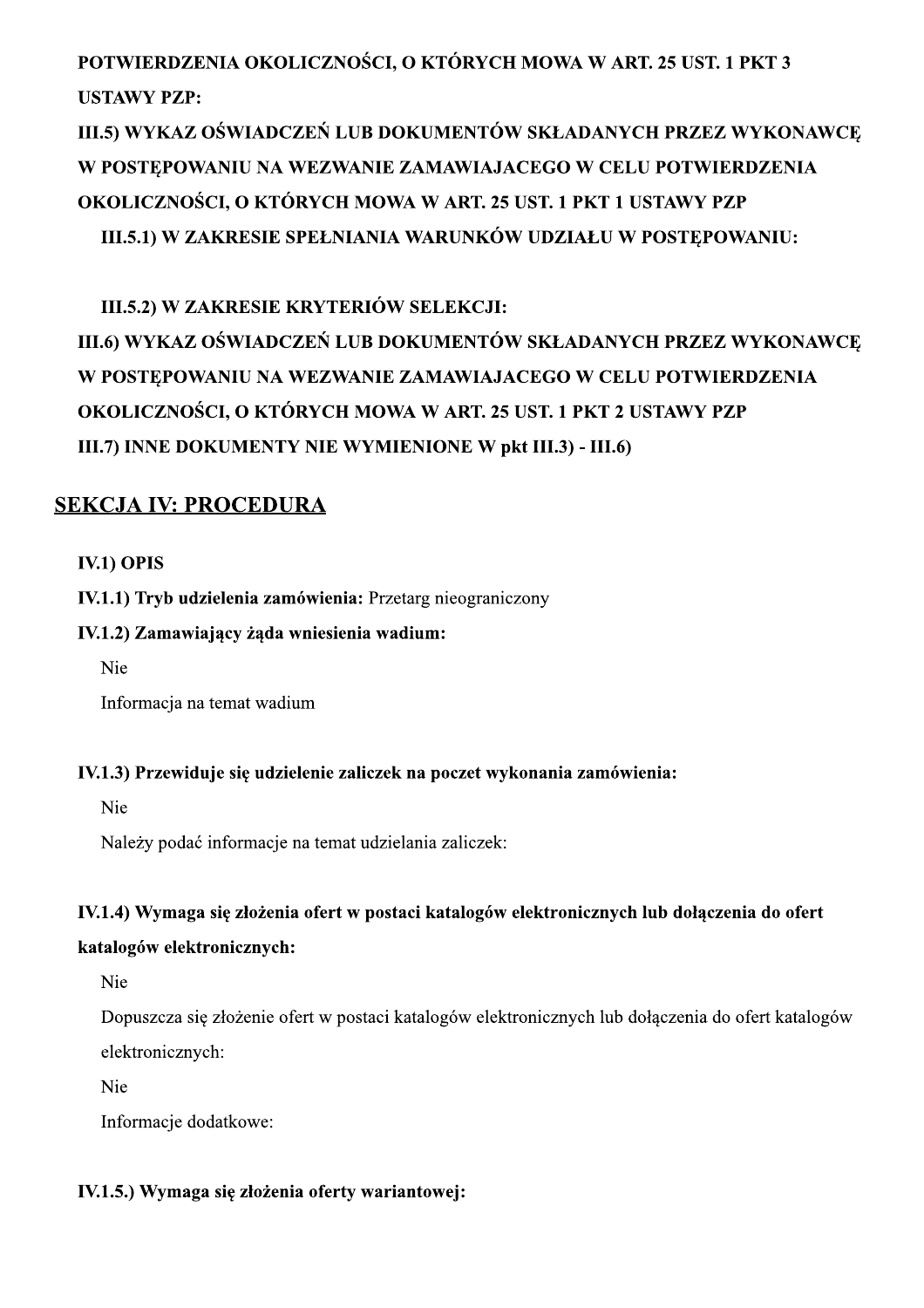Nie

Dopuszcza się złożenie oferty wariantowej

Nie

Złożenie oferty wariantowej dopuszcza się tylko z jednoczesnym złożeniem oferty zasadniczej:

## IV.1.6) Przewidywana liczba wykonawców, którzy zostaną zaproszeni do udziału w postępowaniu

(przetarg ograniczony, negocjacje z ogłoszeniem, dialog konkurencyjny, partnerstwo innowacyjne)

Liczba wykonawców

Przewidywana minimalna liczba wykonawców

Maksymalna liczba wykonawców

Kryteria selekcji wykonawców:

## IV.1.7) Informacje na temat umowy ramowej lub dynamicznego systemu zakupów:

Umowa ramowa będzie zawarta:

Czy przewiduje się ograniczenie liczby uczestników umowy ramowej:

Przewidziana maksymalna liczba uczestników umowy ramowej:

Informacje dodatkowe:

Zamówienie obejmuje ustanowienie dynamicznego systemu zakupów:

Adres strony internetowej, na której będą zamieszczone dodatkowe informacje dotyczące dynamicznego systemu zakupów:

Informacje dodatkowe:

W ramach umowy ramowej/dynamicznego systemu zakupów dopuszcza się złożenie ofert w formie katalogów elektronicznych:

Przewiduje się pobranie ze złożonych katalogów elektronicznych informacji potrzebnych do sporządzenia ofert w ramach umowy ramowej/dynamicznego systemu zakupów: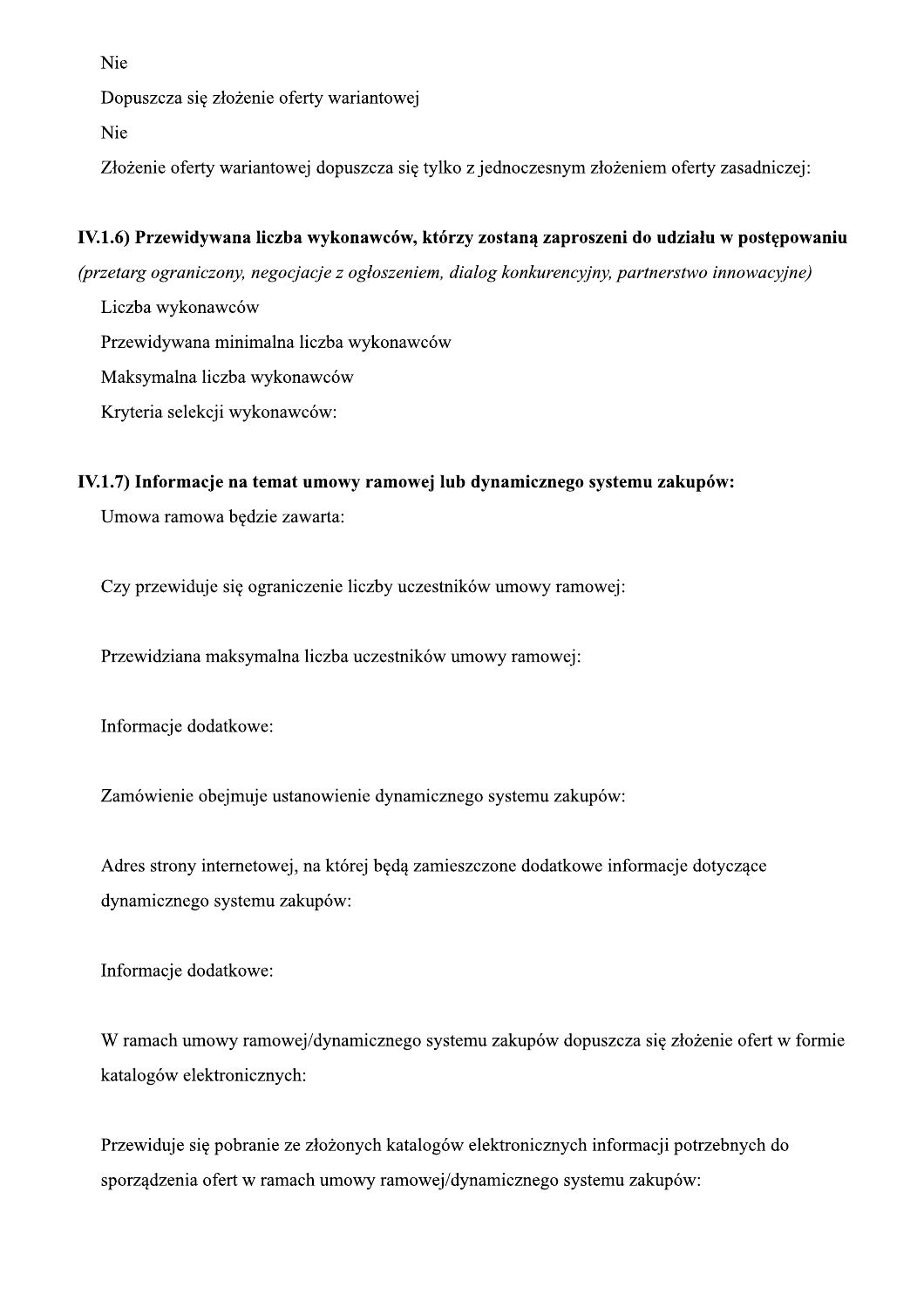## IV.1.8) Aukcja elektroniczna

# Przewidziane jest przeprowadzenie aukcji elektronicznej (przetarg nieograniczony, przetarg ograniczony, negocjacje z ogłoszeniem)

Należy podać adres strony internetowej, na której aukcja będzie prowadzona:

# Należy wskazać elementy, których wartości będą przedmiotem aukcji elektronicznej: Przewiduje się ograniczenia co do przedstawionych wartości, wynikające z opisu przedmiotu zamówienia:

Należy podać, które informacje zostaną udostępnione wykonawcom w trakcie aukcji elektronicznej oraz jaki będzie termin ich udostępnienia:

Informacje dotyczące przebiegu aukcji elektronicznej:

Jaki jest przewidziany sposób postępowania w toku aukcji elektronicznej i jakie będą warunki, na jakich wykonawcy będą mogli licytować (minimalne wysokości postąpień):

Informacje dotyczące wykorzystywanego sprzętu elektronicznego, rozwiązań i specyfikacji technicznych w zakresie połączeń:

Wymagania dotyczące rejestracji i identyfikacji wykonawców w aukcji elektronicznej:

Informacje o liczbie etapów aukcji elektronicznej i czasie ich trwania:

Czas trwania:

Czy wykonawcy, którzy nie złożyli nowych postąpień, zostaną zakwalifikowani do następnego etapu: Warunki zamknięcia aukcji elektronicznej:

## **IV.2) KRYTERIA OCENY OFERT**

## IV.2.1) Kryteria oceny ofert:

## IV.2.2) Kryteria

| Kryteria        | Znaczenie |
|-----------------|-----------|
| cena            | 60,00     |
| Gwarancja 40,00 |           |

## IV.2.3) Zastosowanie procedury, o której mowa w art. 24aa ust. 1 ustawy Pzp (przetarg

nieograniczony)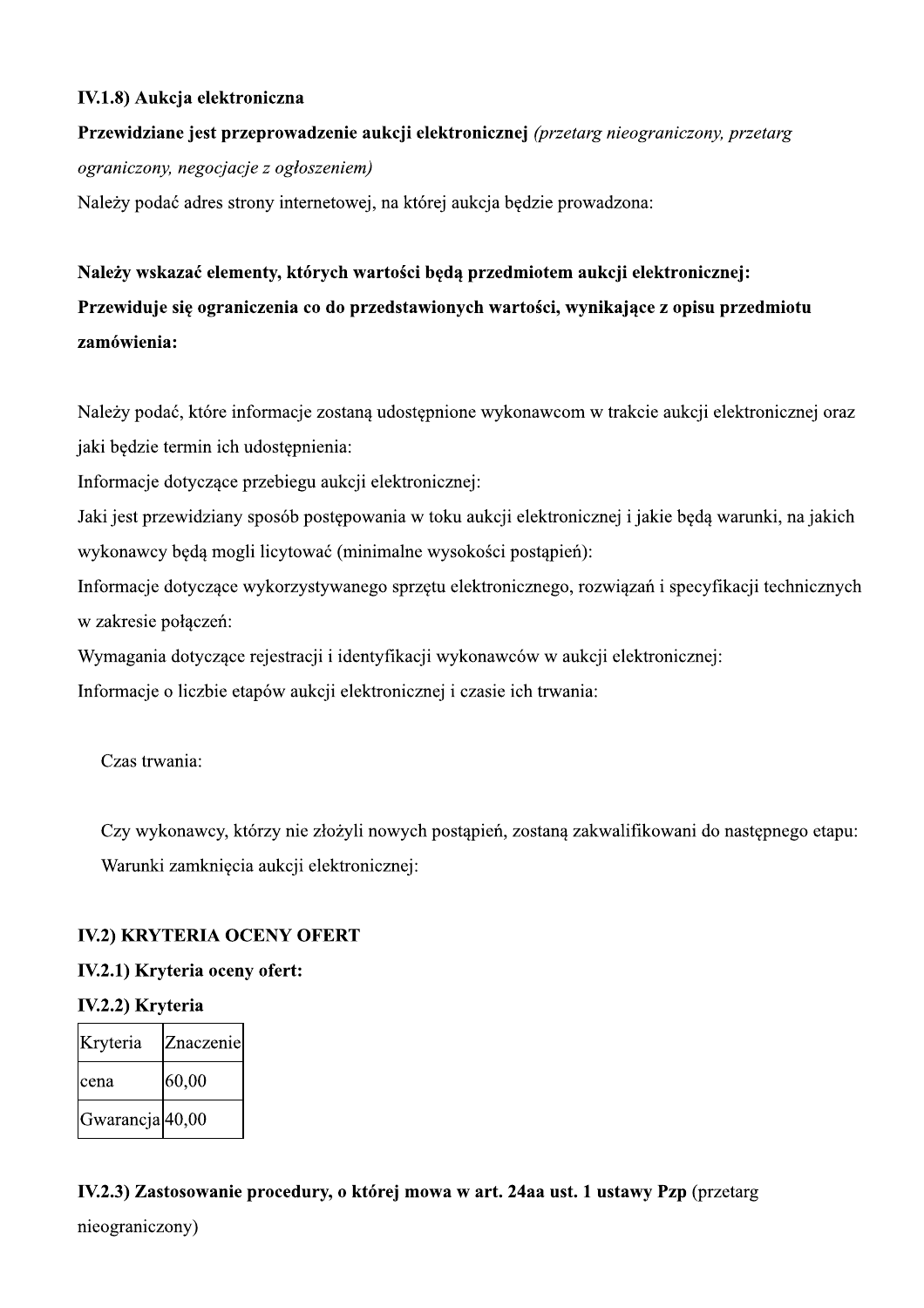Tak

## IV.3) Negocjacje z ogłoszeniem, dialog konkurencyjny, partnerstwo innowacyjne

## IV.3.1) Informacje na temat negocjacji z ogłoszeniem

Minimalne wymagania, które muszą spełniać wszystkie oferty:

Przewidziane jest zastrzeżenie prawa do udzielenia zamówienia na podstawie ofert wstępnych bez przeprowadzenia negocjacji Przewidziany jest podział negocjacji na etapy w celu ograniczenia liczby ofert: Należy podać informacje na temat etapów negocjacji (w tym liczbę etapów):

Informacje dodatkowe

## IV.3.2) Informacje na temat dialogu konkurencyjnego

Opis potrzeb i wymagań zamawiającego lub informacja o sposobie uzyskania tego opisu:

Informacja o wysokości nagród dla wykonawców, którzy podczas dialogu konkurencyjnego przedstawili rozwiązania stanowiące podstawę do składania ofert, jeżeli zamawiający przewiduje nagrody:

Wstępny harmonogram postępowania:

Podział dialogu na etapy w celu ograniczenia liczby rozwiązań: Należy podać informacje na temat etapów dialogu:

Informacje dodatkowe:

## IV.3.3) Informacje na temat partnerstwa innowacyjnego

Elementy opisu przedmiotu zamówienia definiujące minimalne wymagania, którym muszą odpowiadać wszystkie oferty:

Podział negocjacji na etapy w celu ograniczeniu liczby ofert podlegających negocjacjom poprzez zastosowanie kryteriów oceny ofert wskazanych w specyfikacji istotnych warunków zamówienia: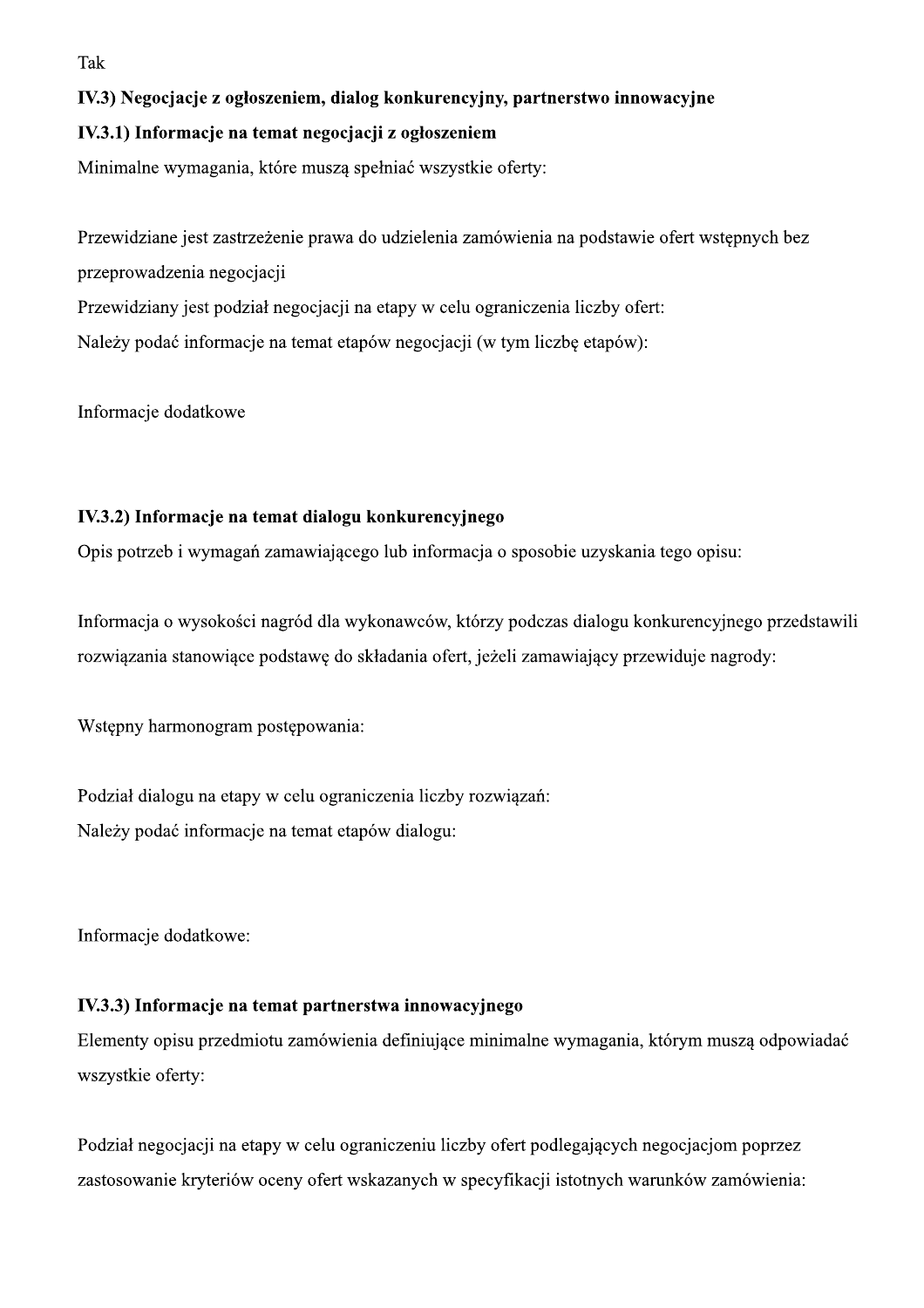Informacje dodatkowe:

## IV.4) Licytacja elektroniczna

Adres strony internetowej, na której będzie prowadzona licytacja elektroniczna:

Adres strony internetowej, na której jest dostępny opis przedmiotu zamówienia w licytacji elektronicznej:

Wymagania dotyczące rejestracji i identyfikacji wykonawców w licytacji elektronicznej, w tym

wymagania techniczne urządzeń informatycznych:

Sposób postępowania w toku licytacji elektronicznej, w tym określenie minimalnych wysokości postąpień:

Informacje o liczbie etapów licytacji elektronicznej i czasie ich trwania:

Czas trwania:

Wykonawcy, którzy nie złożyli nowych postąpień, zostaną zakwalifikowani do następnego etapu: Termin składania wniosków o dopuszczenie do udziału w licytacji elektronicznej:

Data: godzina:

Termin otwarcia licytacji elektronicznej:

Termin i warunki zamknięcia licytacji elektronicznej:

Istotne dla stron postanowienia, które zostaną wprowadzone do treści zawieranej umowy w sprawie zamówienia publicznego, albo ogólne warunki umowy, albo wzór umowy:

Wymagania dotyczące zabezpieczenia należytego wykonania umowy:

Informacje dodatkowe:

## **IV.5) ZMIANA UMOWY**

# Przewiduje się istotne zmiany postanowień zawartej umowy w stosunku do treści oferty, na podstawie której dokonano wyboru wykonawcy: Tak

Należy wskazać zakres, charakter zmian oraz warunki wprowadzenia zmian:

2. Zamawiający przewiduje możliwość zmian postanowień zawartej Umowy w stosunku do treści oferty Wykonawcy w następującym zakresie: a. zmiana wynagrodzenia umownego; b. zmiana terminu wykonania Umowy; c. zmiana sposobu wykonania Umowy; d. zmiana organizacji spełnienia świadczenia; e. zmiana stawki VAT wraz z wiążącą się z nią zmianą wynagrodzenia. 3. Warunki wprowadzenia zmian: a. Zmiana wynagrodzenia umownego w przypadku: a.1. Gdy na skutek dokonania zmiany Umowy w innym wymienionym w ust. 2 zakresie, koszty wykonania Przedmiotu umowy ulegną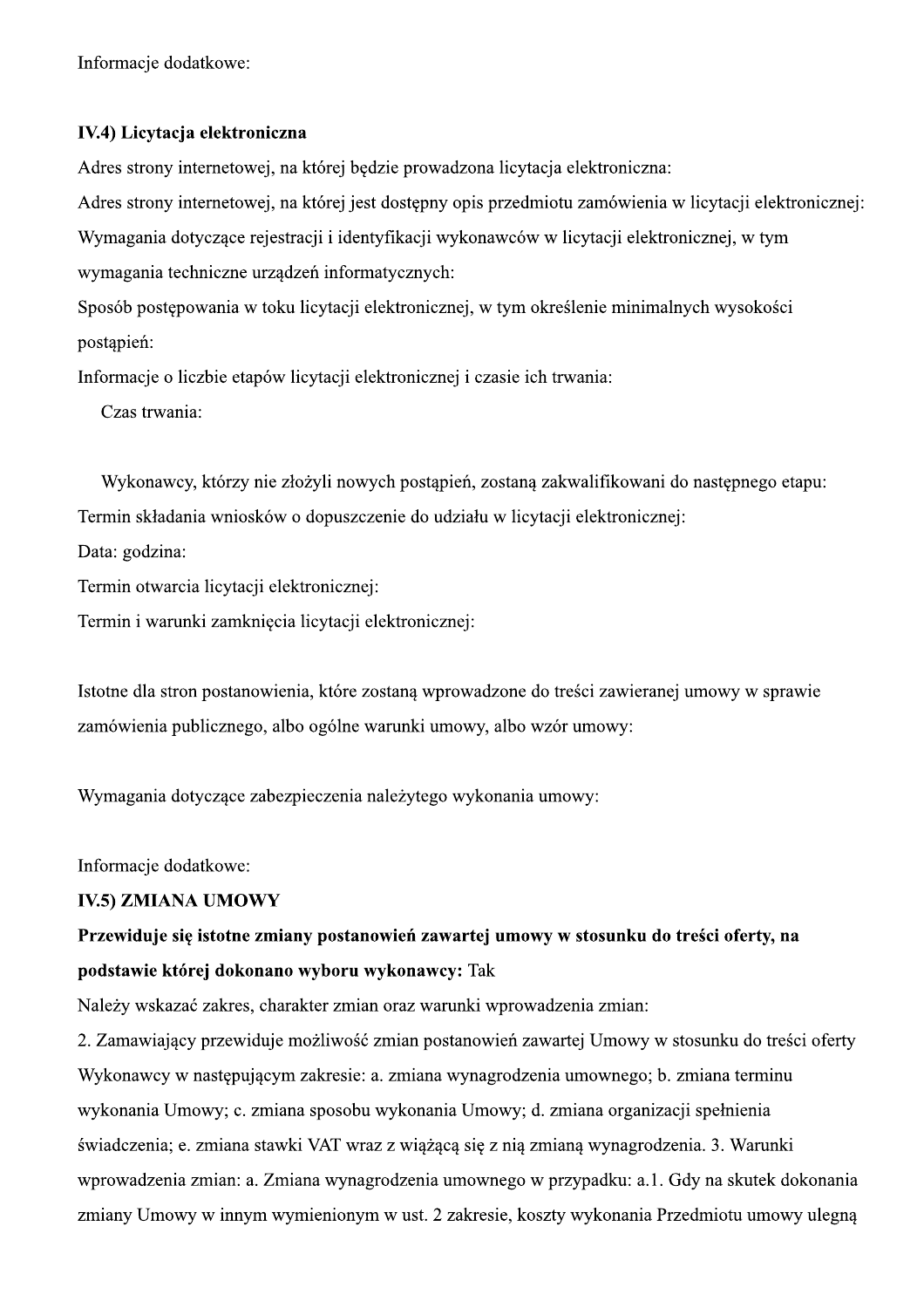zmianie w stosunku do oszacowanych na etapie złożenia oferty. W takim przypadku, wynagrodzenie Wykonawcy ulegnie zmianie o wartość robót zaniechanych albo o wartość robót dodatkowych. Różnica pomiędzy wartościami robót niezbędnymi do wykonania w wyniku ww. zmiany a przewidzianymi do wykonania Dokumentacją projektową i Umową zostanie określona na podstawie kosztorysu zamiennego i o te różnice zmienione zostanie wynagrodzenie Wykonawcy. Kosztorys zamienny zostanie opracowany przez Wykonawce metodą kalkulacji szczegółowej na podstawie składników cenotwórczych (R, M, S, Kp, Z) na średnich stawkach z kwartału Sekocenbud z dnia sporządzenia kosztorysów zamiennych oraz nakładów rzeczowych zgodnie z odpowiednimi Katalogami (KNR). W przypadku jeżeli nie będzie możliwe zastosowanie zasad określonych powyżej, brakujące ceny materiałów zostaną przyjęte jako średnie ceny rynkowe dla danego materiału, podstawą do określenia nakładów rzeczowych będą normy zawarte w wytycznych producenta. Tak sporządzony kosztorys zamienny zostanie przedstawiony do weryfikacji Inspektorowi Nadzoru Inwestorskiego, który uprawniony jest do wprowadzenia wiążącej korekty ceny jednostkowej. Następnie Inspektor Nadzoru Inwestorskiego przedstawi Zamawiającemu kosztorys do akceptacji, a.2. Zmiany wysokości minimalnego wynagrodzenia za pracę ustalonego na podstawie art. 2 ust. 3-5 ustawy z dnia 10 października 2002 r. o minimalnym wynagrodzeniu za pracę (Dz. U. z 2015 r. poz. 2008 j.t.). Wynagrodzenie Wykonawcy ulegnie zmianie o kwotę odpowiadającą wzrostowi kosztu Wykonawcy w związku ze zwiększeniem wysokości wynagrodzeń pracowników świadczących pracę do wysokości aktualnie obowiązującego minimalnego wynagrodzenia za pracę, z uwzględnieniem wszystkich obciążeń publicznoprawnych od kwoty wzrostu minimalnego wynagrodzenia. Kwota odpowiadająca wzrostowi kosztu Wykonawcy będzie odnosić się wyłącznie do części wynagrodzenia pracowników świadczących pracę odpowiadającej zakresowi, w jakim wykonują oni prace bezpośrednio związane z realizacją przedmiotu umowy. a.3. Zmiany zasad podlegania ubezpieczeniom społecznym lub ubezpieczeniu zdrowotnemu lub wysokości stawki składki na ubezpieczenia społeczne lub zdrowotne, jeżeli zmiany te będą miały wpływ na koszty wykonania przedmiotu umowy przez Wykonawcę. Wynagrodzenie Wykonawcy ulegnie zmianie o kwotę odpowiadającą zmianie kosztu Wykonawcy ponoszonego w związku z wypłatą wynagrodzenia pracownikom świadczącym pracę. Kwota odpowiadająca zmianie kosztu Wykonawcy będzie odnosić się wyłącznie do części wynagrodzenia pracowników świadczących pracę, odpowiadającej zakresowi, w jakim wykonują oni prace bezpośrednio związane z realizacją przedmiotu umowy. W przypadkach, o których mowa w pkt (a.2) i (a.3), Wykonawca zobowiązany jest przedstawić szczegółowe wyliczenie całkowitej kwoty, o jaką wynagrodzenie Wykonawcy powinno ulec zmianie, oraz wskazanie daty, od której nastąpiła bądź nastąpi zmiana wysokości kosztów wykonania Umowy uzasadniająca zmianę wysokości wynagrodzenia należnego Wykonawcy. b. Zmiana terminu realizacji Umowy jest możliwa w następujących przypadkach: b.1. gdy warunki atmosferyczne uniemożliwiają prowadzenie Robót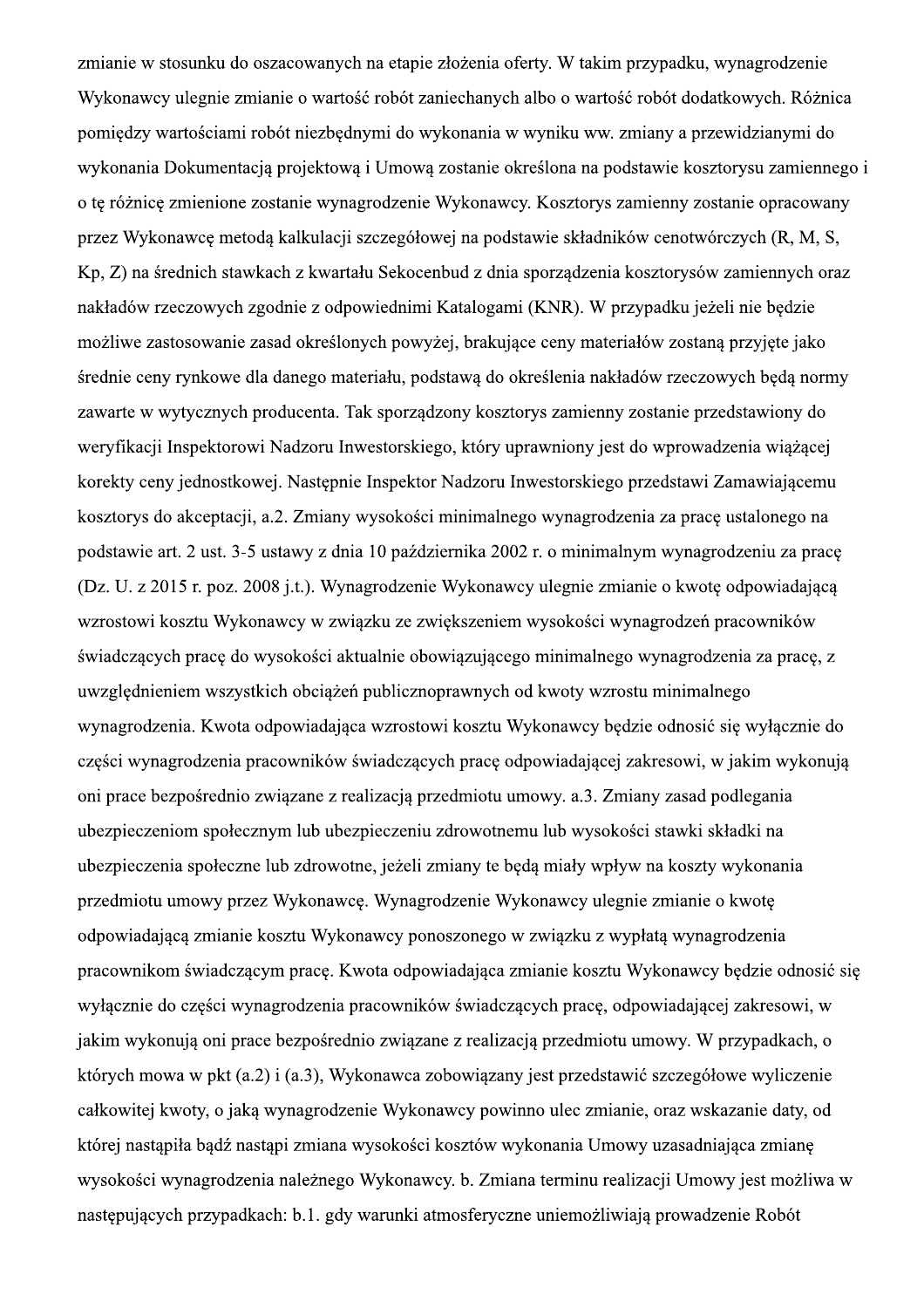budowlanych, zgodnie z wymaganiami Dokumentacji projektowej, w szczególności, gdy: • temperatura powietrza spadnie poniżej 5 stopni Celsiusza o godzinie 11:00 w miejscu prowadzenia robót, o ile będą w tym czasie prowadzone na zewnątrz; • wystąpią intensywne opady deszczu lub śniegu lub gradu przez które rozumie się opady trwające nieprzerwanie co najmniej 4 godziny w oknie czasowym 7.00-19.00, w miejscu prowadzenia robót.; • silny wiatr przekraczający 70 km/h trwający nieprzerwanie co najmniej 5 godzin w oknie czasowym 7.00-19.00 w miejscu prowadzenia robót,; Termin wykonania może być przesunięty o tyle dni, o ile utrzymywały się niekorzystne warunki atmosferyczne w miejscu prowadzenia Robót; b.2. gdy wystąpią klęski żywiołowe np. pożar, powódź, traba powietrzna itp. w miejscu prowadzenia robót lub w miejscu prowadzenia działalności przez Wykonawce, pod warunkiem, że jest to działalność mająca wpływ na wykonanie Umowy. Termin wykonania może być przesuniety o tyle dni, o ile trwała klęska żywiołowa lub usuwanie jej skutków wpływające na możliwość prowadzenia robót przez Wykonawcę; b.3. gdy możliwość prowadzenia robót zostanie wstrzymana ze względu na działania organów administracji, w szczególności budowlanych lub konserwatora zabytków, co może mieć miejsce w przypadku: • przekroczenia zakreślonych przez prawo terminów wydawania przez organy administracji decyzji, zezwoleń, itp.; • konieczności wykonania prac wynikających z zaleceń organów uprawnionych np. Nadzoru budowlanego lub Wojewódzkiego Konserwatora Zabytków itp., wydanych po upływie terminu składania ofert; • odmowy wydania przez organy administracji wymaganych decyzji, zezwoleń, uzgodnień na skutek błędów w dokumentacji projektowej; • wydania postanowienia o wstrzymaniu Robót budowlanych, w przypadku o którym mowa w art. 50 ust. 1 pkt 4 Prawa budowlanego; • konieczności uzyskania wyroku sądowego lub innego orzeczenia sądu lub organu, którego konieczności nie przewidywano przy zawieraniu Umowy; • konieczności zaspokojenia roszczeń lub oczekiwań osób trzecich – w tym grup społecznych lub zawodowych nieartykułowanych lub niemożliwych do jednoznacznego określenia w chwili zawierania Umowy; Termin wykonania może być przesunięty o tyle dni, ile trwało wstrzymanie Robót ze względu na ww. okoliczności. b.4. gdy nastąpi konieczność usunięcia błędów lub wprowadzenia zmian w Dokumentacji projektowej lub doboru innych urządzeń niż przewidziane SIWZ, w szczególności gdy po dokonaniu rozbiórek stwierdzone zostaną odmienności w konstrukcji w stosunku do zakładanego na etapie opracowania Dokumentacji projektowej. Termin wykonania może być przesunięty o tyle dni, przez ile Wykonawca doznawał przeszkód w wykonaniu robót ze względu na wprowadzanie zmian w Dokumentacji projektowej; b.5. w przypadku kolizji z planowanymi lub równolegle prowadzonymi inwestycjami. Termin wykonania może być przesunięty o tyle dni, o ile trwało usunięcie skutków kolizji; b.6. w przypadku konieczności powierzenia Wykonawcy wykonania dodatkowych Robót budowlanych lub dostaw nieobjętych zamówieniem podstawowym, jeżeli stały się niezbędne do wykonania robót objętych pierwotną umową i zachodzą łącznie przesłanki: zmiana wykonawcy nie może zostać dokonana z powodów ekonomicznych lub technicznych i spowodowałaby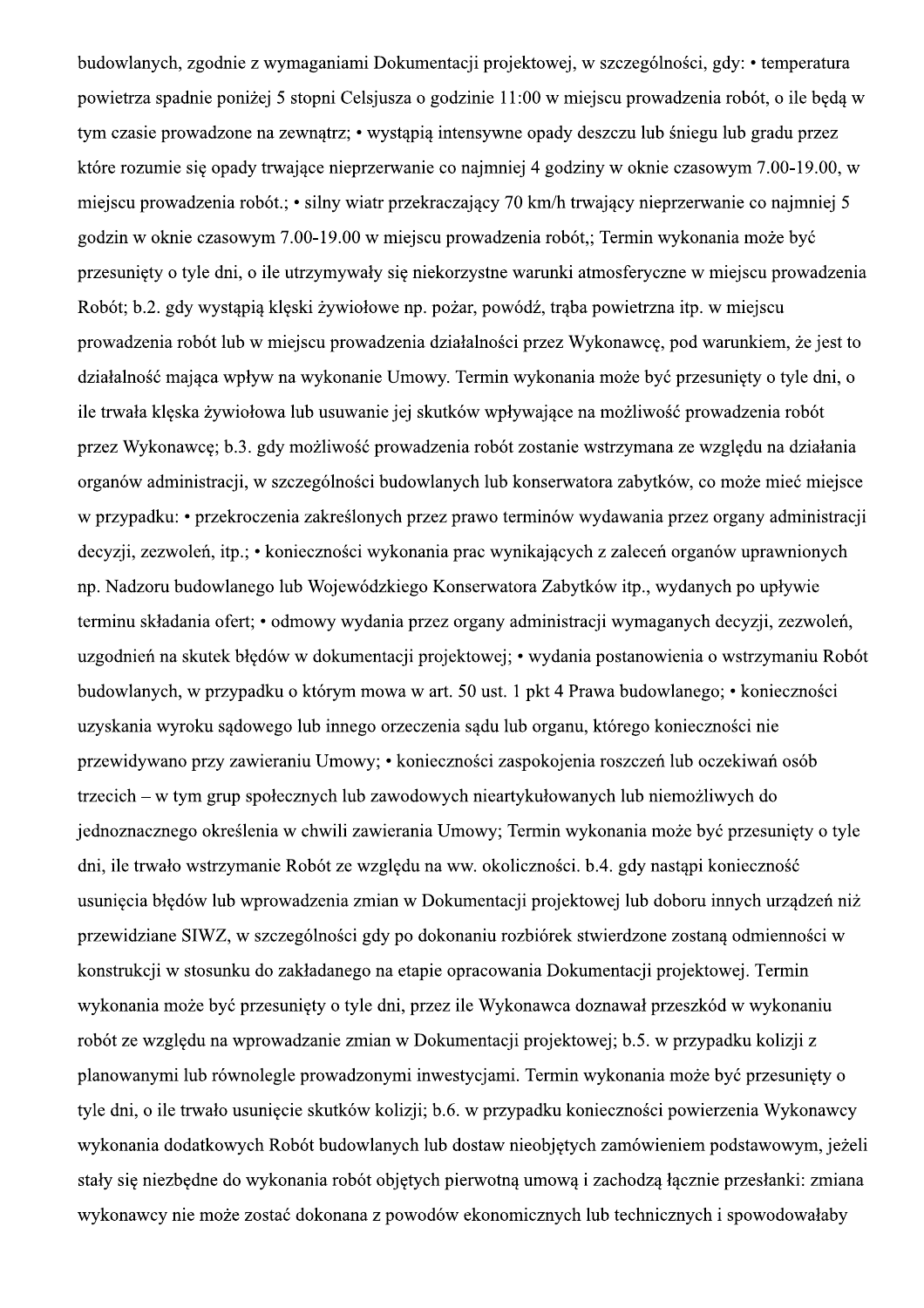istotna niedogodność lub znaczne zwiększenie kosztów dla Zamawiającego, a wartość każdej kolejnej zmiany nie przekracza 50% wartości zamówienia określonej pierwotnie w Umowie; b. 7. z uwagi na okoliczności związane z dokonanymi w trakcie robót odkryciami, czasem prowadzenia badań z nimi związanych a także decyzjami i zaleceniami konserwatorskimi wydanymi odpowiednio przez Wojewódzkiego Konserwatora, których Zamawiający, działając z należytą starannością, nie mógł przewidzieć. Zmiana ta może skutkować także koniecznością zmiany wynagrodzenia Wykonawcy i terminu wykonania zamówienia; b.8. z powodu stwierdzenia okoliczności niemożliwych wcześniej do przewidzenia przez Zamawiającego pomimo dołożenia należytej staranności, o ile wartość zmiany nie przekracza 25% wartości zamówienia określonej pierwotnie w Umowie. b.9. w przypadku wystąpienia którejkolwiek z okoliczności, o których mowa w akapitach następnych. c. Zmiana sposobu wykonania Umowy lub zakresu rzeczowego jest możliwa w następujących przypadkach: c.1. zmian technologicznych, w szczególności: • niedostępność na rynku materiałów lub urządzeń wskazanych w dokumentacji projektowej lub technicznej spowodowana zaprzestaniem produkcji, wycofaniem z rynku tych materiałów lub urządzeń albo też ich czasową niedostępnością trwającą dłużej niż 1 tydzień. W takim przypadku Wykonawca może przedstawić Zamawiającemu materiał/urządzenie będące produktem zastępującym produkt wycofywany przez producenta np. kolejna seria, nowy model tego samego produktu lub materiał/urządzenie równoważne pod względem funkcjonalności i zastosowanych materiałów oraz zbliżone wyglądem; • pojawienie się na rynku części, materiałów lub urządzeń nowszej generacji pozwalających na zaoszczędzenie kosztów realizacji Umowy lub kosztów eksploatacji wykonanego Przedmiotu umowy; • pojawienie się nowszej technologii wykonania Przedmiotu umowy pozwalającej na zaoszczędzenie czasu realizacji zamówienia lub jego kosztów, jak również kosztów eksploatacji wykonanego Przedmiotu umowy; • konieczność zrealizowania Robót przy zastosowaniu innych rozwiązań technicznych/technologicznych niż wskazane w Dokumentacji projektowej w sytuacji, gdyby zastosowanie przewidzianych rozwiązań groziło niewykonaniem lub wadliwym wykonaniem Umowy lub ponoszeniem nadmiernych kosztów na etapie eksploatacji Przedmiotu umowy w stosunku do kosztów ponoszonych perzy zastosowaniu tych innych rozwiązań, • konieczność zrealizowania Robót przy zastosowaniu innych rozwiązań technicznych lub materiałowych ze względu na zmiany obowiązującego prawa; • konieczność zaspokojenia roszczeń lub oczekiwań osób trzecich niewyartykułowanych lub niemożliwych do jednoznacznego określenia w chwili zawierania Umowy; c.2. w przypadku konieczności powierzenia Wykonawcy wykonania dodatkowych Robót budowlanych lub dostaw nieobjętych zamówieniem podstawowym, jeżeli stały się niezbędne do wykonania Robót i spełnione zostały łącznie następujące przesłanki: zmiana wykonawcy nie może zostać dokonana z powodów ekonomicznych lub technicznych i spowodowałaby istotna niedogodność lub znaczne zwiększenie kosztów dla Zamawiającego, a wartość każdej kolejnej zmiany nie przekracza 50% wartości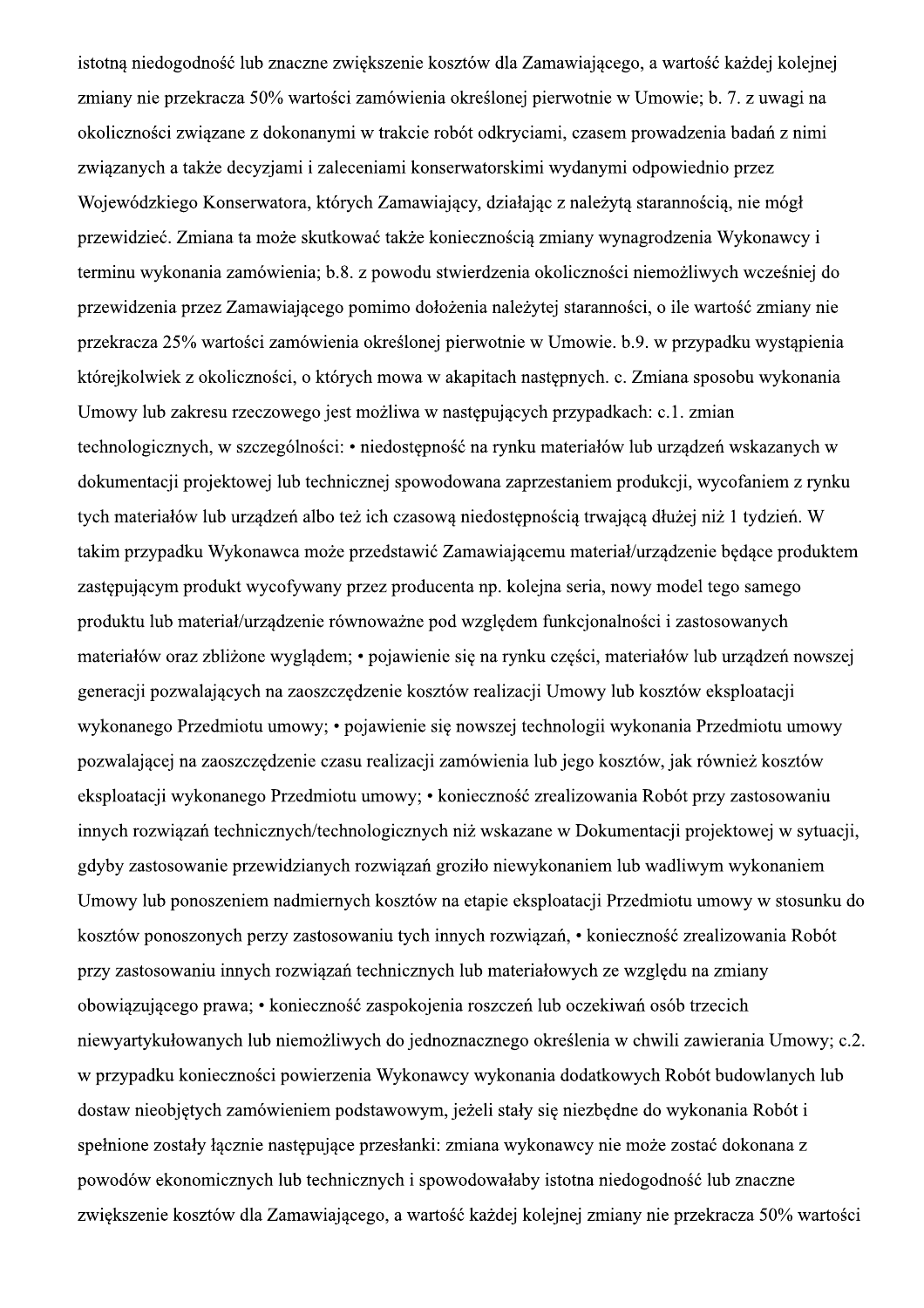zamówienia określonej pierwotnie w Umowie; d. Zmiana organizacji spełniania świadczenia tj.: • zmiana zasad dokonywania odbiorów świadczonych usług lub robót, jeśli nie zmniejszy to zasad bezpieczeństwa i nie spowoduje zwiekszenia kosztów dokonywania odbiorów, które obciażałyby Zamawiającego; • zmiana treści dokumentów przedstawianych wzajemnie przez strony w trakcie realizacji Umowy lub sposobu informowania o realizacji Umowy; e. zmiana wynagrodzenia brutto w przypadku zmiany podatku VAT o wysokość podatku zmienionego w wyniku zmiany ustawowej stawki podatku VAT. W przypadku ww. zmiany, wartość wynagrodzenia netto nie zmieni się, a wartość wynagrodzenia brutto zostanie wyliczona na podstawie nowych przepisów. 4. W niniejszym paragrafie opisano zmiany, na które Zamawiający może wyrazić zgodę. Nie stanowią jednocześnie zobowiązania do wyrażenia takiej zgody zarówno przez Zamawiającego, jak i przez Wykonawcę.

## **IV.6) INFORMACJE ADMINISTRACYJNE**

IV.6.1) Sposób udostępniania informacji o charakterze poufnym (jeżeli dotyczy):

## Środki służące ochronie informacji o charakterze poufnym

## IV.6.2) Termin składania ofert lub wniosków o dopuszczenie do udziału w postepowaniu:

Data: 2018-05-22, godzina: 12:00,

Skrócenie terminu składania wniosków, ze względu na pilną potrzebę udzielenia zamówienia (przetarg nieograniczony, przetarg ograniczony, negocjacje z ogłoszeniem):

## Wskazać powody:

Język lub języki, w jakich mogą być sporządzane oferty lub wnioski o dopuszczenie do udziału w postępowaniu

 $\geq$ 

IV.6.3) Termin związania ofertą: do: okres w dniach: 30 (od ostatecznego terminu składania ofert) IV.6.4) Przewiduje się unieważnienie postępowania o udzielenie zamówienia, w przypadku nieprzyznania środków pochodzących z budżetu Unii Europejskiej oraz niepodlegających zwrotowi środków z pomocy udzielonej przez państwa członkowskie Europejskiego Porozumienia o Wolnym Handlu (EFTA), które miały być przeznaczone na sfinansowanie całości lub części zamówienia: Nie IV.6.5) Przewiduje się unieważnienie postępowania o udzielenie zamówienia, jeżeli środki służące sfinansowaniu zamówień na badania naukowe lub prace rozwojowe, które zamawiający zamierzał